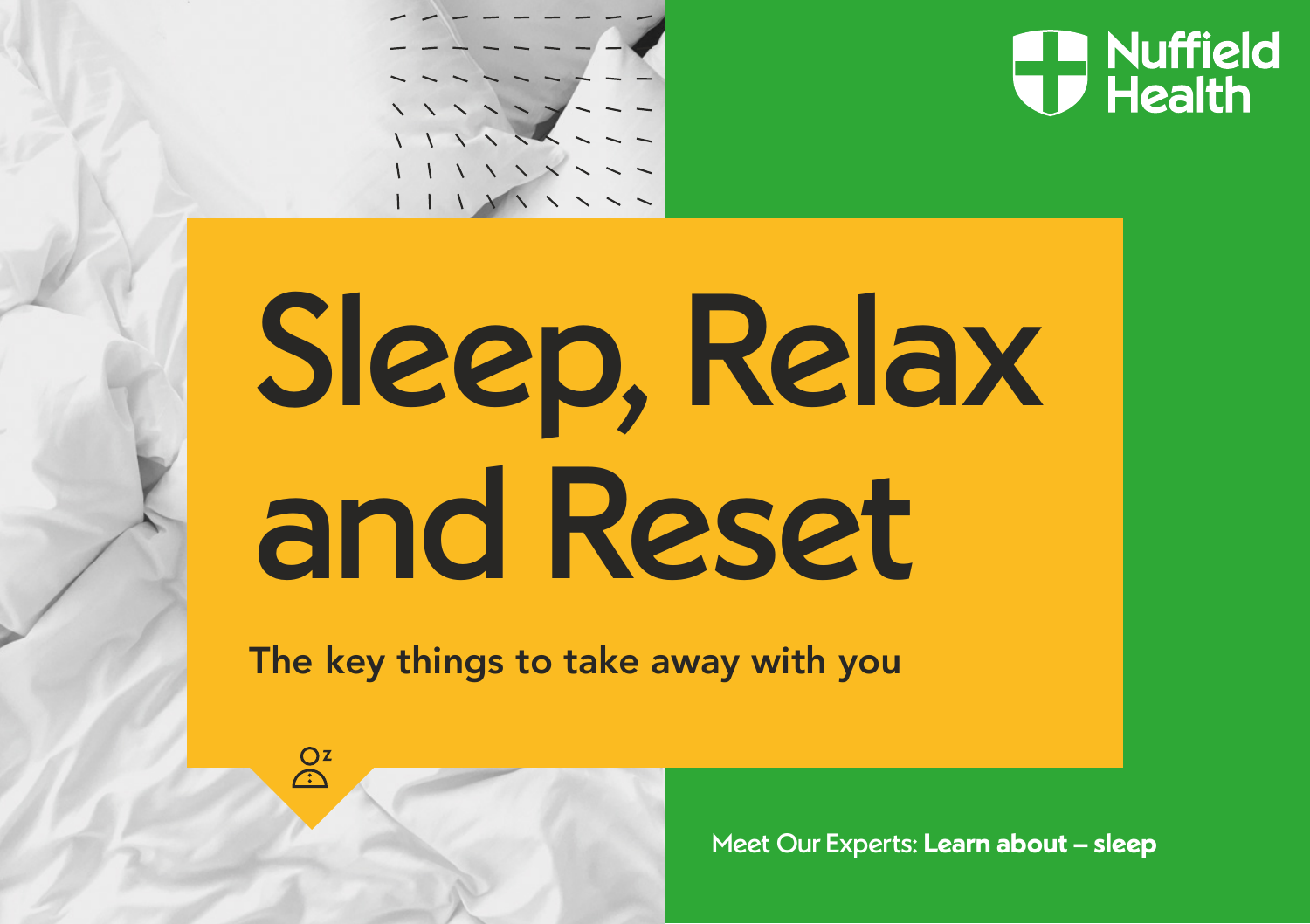# Sleep. Rest. Relax. Repeat!

Thanks for coming along to our Meet Our Experts event all about sleep and the importance of getting back into a good routine when summer turns to autumn. This booklet is your handy takeaway guide to many of the things you'll have heard our experts talk about.

From getting back into a training routine and why having a good bedtime plan is so vital, to useful tips for getting the kids back to school after their long summer break and a guide to relaxing (for beginners!) there's something to help everyone.

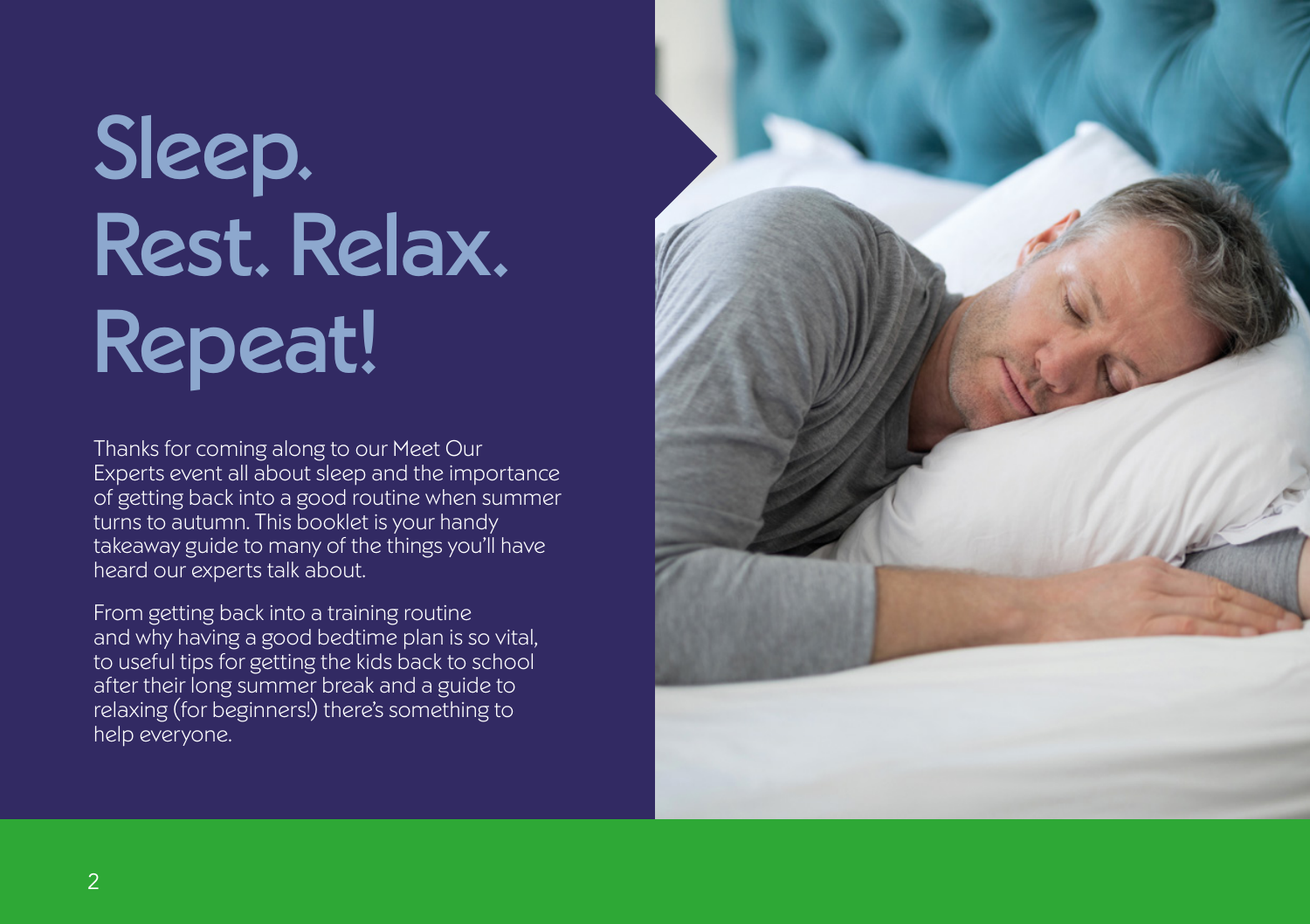### The importance of a good bedtime routine

What do you think about when you think about sleep? Chances are it's the amount of sleep you're getting, rather than the actual quality of sleep itself. Good quality of sleep is key – and it's about having the right balance of deep, slow-wave sleep as well as shallow, rapid eye movement (REM) sleep, which is where dreaming occurs.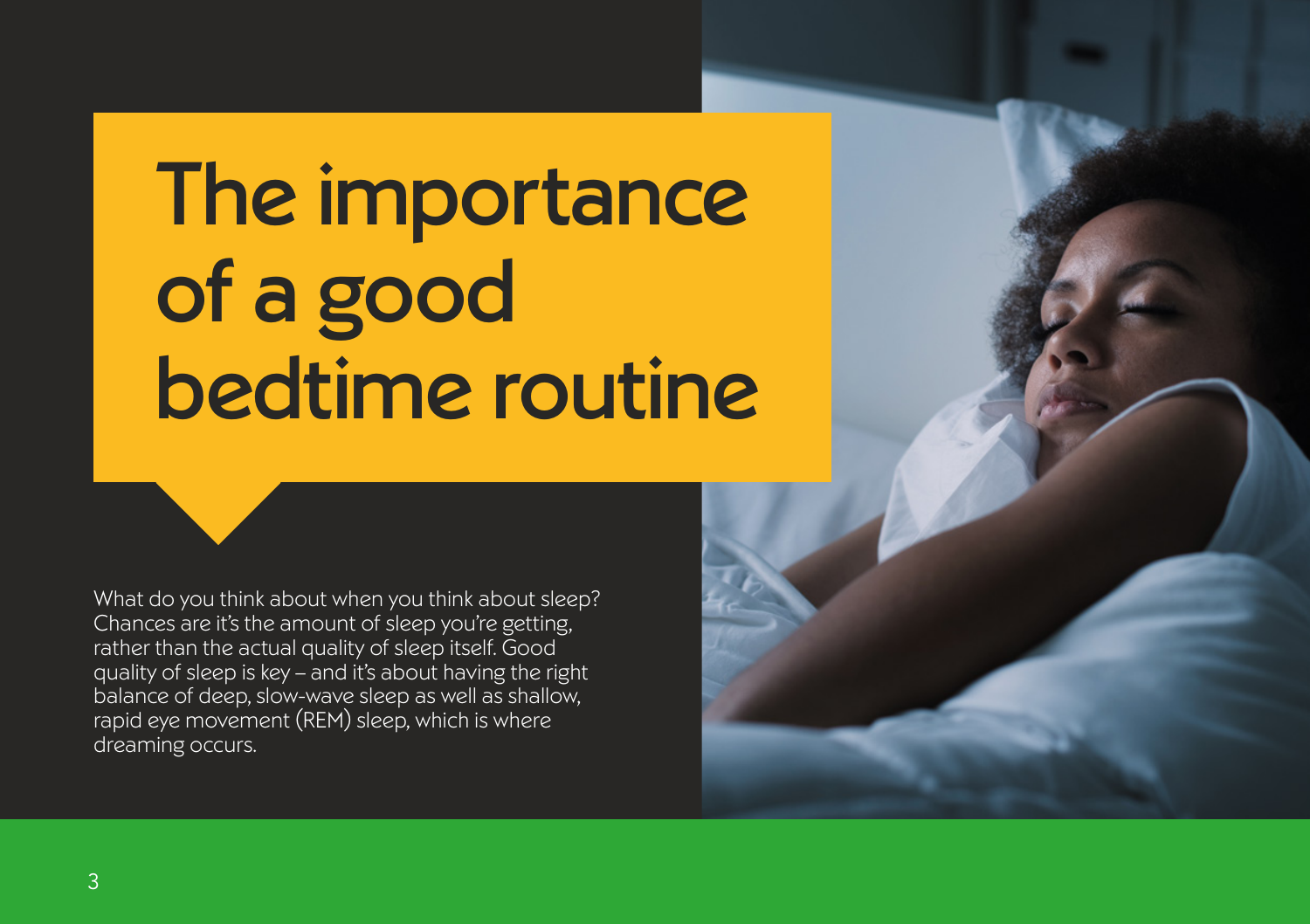#### Good quality sleep allows your body to recover and your mind to make sense of everything you've done (and learnt) that day. How do you go about ensuring good quality sleep?

#### Caffeine

Caffeine's effects on the body take 3-6 hours to wear off, depending on the level of caffeine in the drink. So, stay away from this stimulant in the afternoon and evening to avoid negatively affecting sleep.

What caffeine does: blocks the brain's adenosine receptors. What are those? Adenosine is involved in making us feel sleepy, so blocking it inhibits the body's homeostatic desire to sleep after a long period of wakefulness. How much caffeine is too much to consume in general? That's hard to say, because caffeine affects everyone differently.

#### Lighting

In terms of your bedroom, low lighting or darker lighting is best as it helps maintain the 'light-dark' cycle. Humans go to sleep when it is dark, therefore bright lights are not ideal. Rather than just switching lights off when it's time for bed, lower them in the lead up to bedtime to let your body know it's time to climb the stairs to Bedfordshire…

#### Exercise

Regular exercise is likely to improve sleep quality. And, actually, improving sleep quality also improves your likelihood of sticking to exercise too! What to avoid: high-intensity exercise in the hours leading up to bed, as this can activate the sympathetic nervous system.

In addition to managing caffeine and exercise, building a good bedtime routine is absolutely key to optimising your sleep health. What you do in the hour leading up to bed is just as important as actually getting sleep itself.

#### **Temperature**

It's thought that a cool room helps to reduce the body temperature prior to sleep, which helps initiate the sleep process. So, make sure your room is kept fairly cool – around 19˚C.

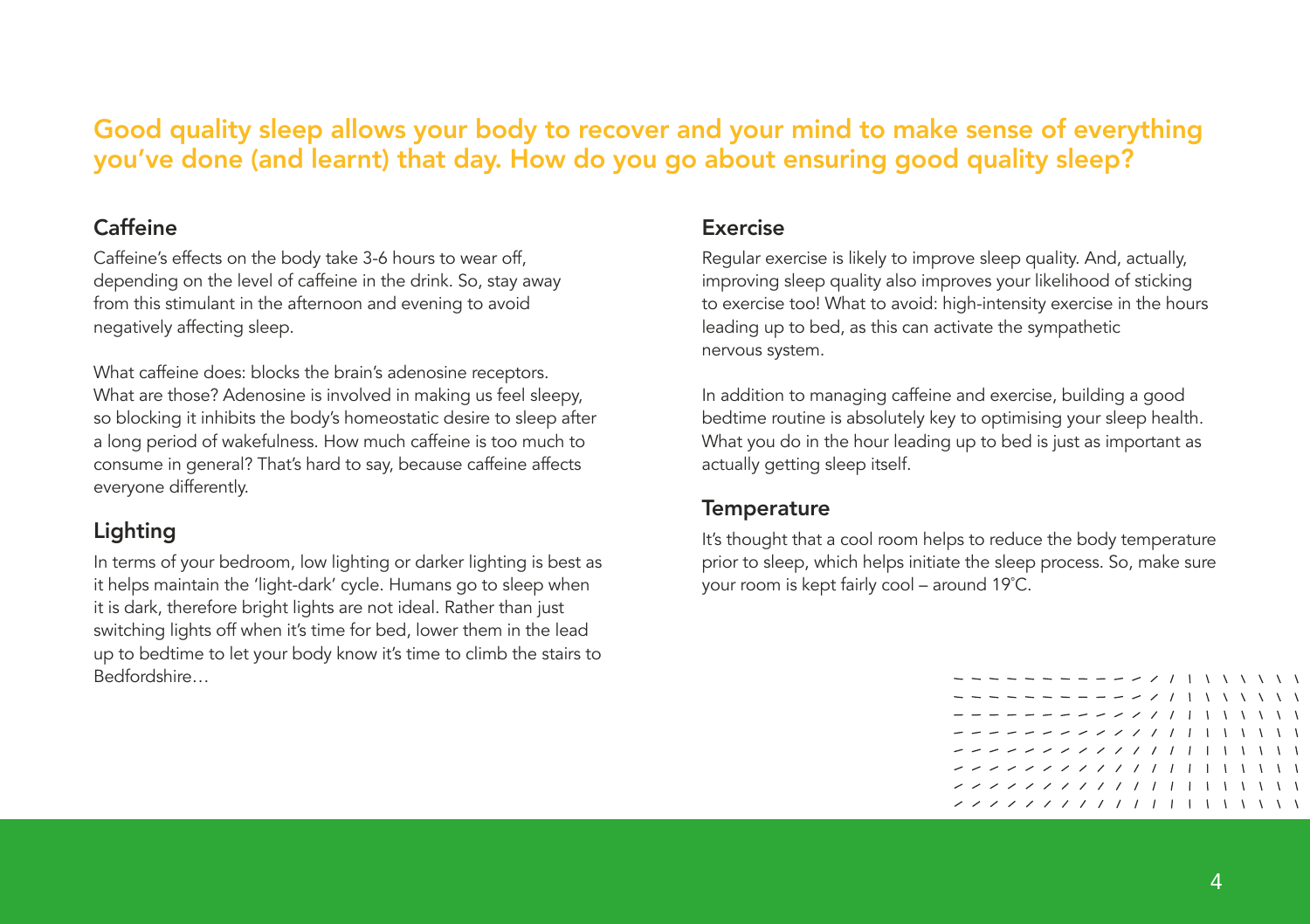**Getting** back into a training routine

**ALLAN**  $\Delta$ 

Getting back into a training routine can be challenging, no matter what time of year it may be. So, here are some tips for goal setting, adding a training plan and building an effective routine to set yourself up for success.

#### Start by setting your goals

Always start by setting goals that are SMART:

- ◆ Specific
- ◆ Measurable
- ◆ Attainable
- ◆ Realistic
- ◆ Timely

Laying the groundwork will help you establish your priorities and motivate you to get started. Then, once you have your SMART goals, a plan will help maximise your workout time, leaving you less time wondering what to do and how to do it.

#### Add a training plan

A training plan will help you achieve a well-rounded workout, which can help prevent injury and maximise results. Having a plan also allows you to rebuild your fitness steadily and safely. Plus, planning ahead can help you cue workouts and avoid procrastination!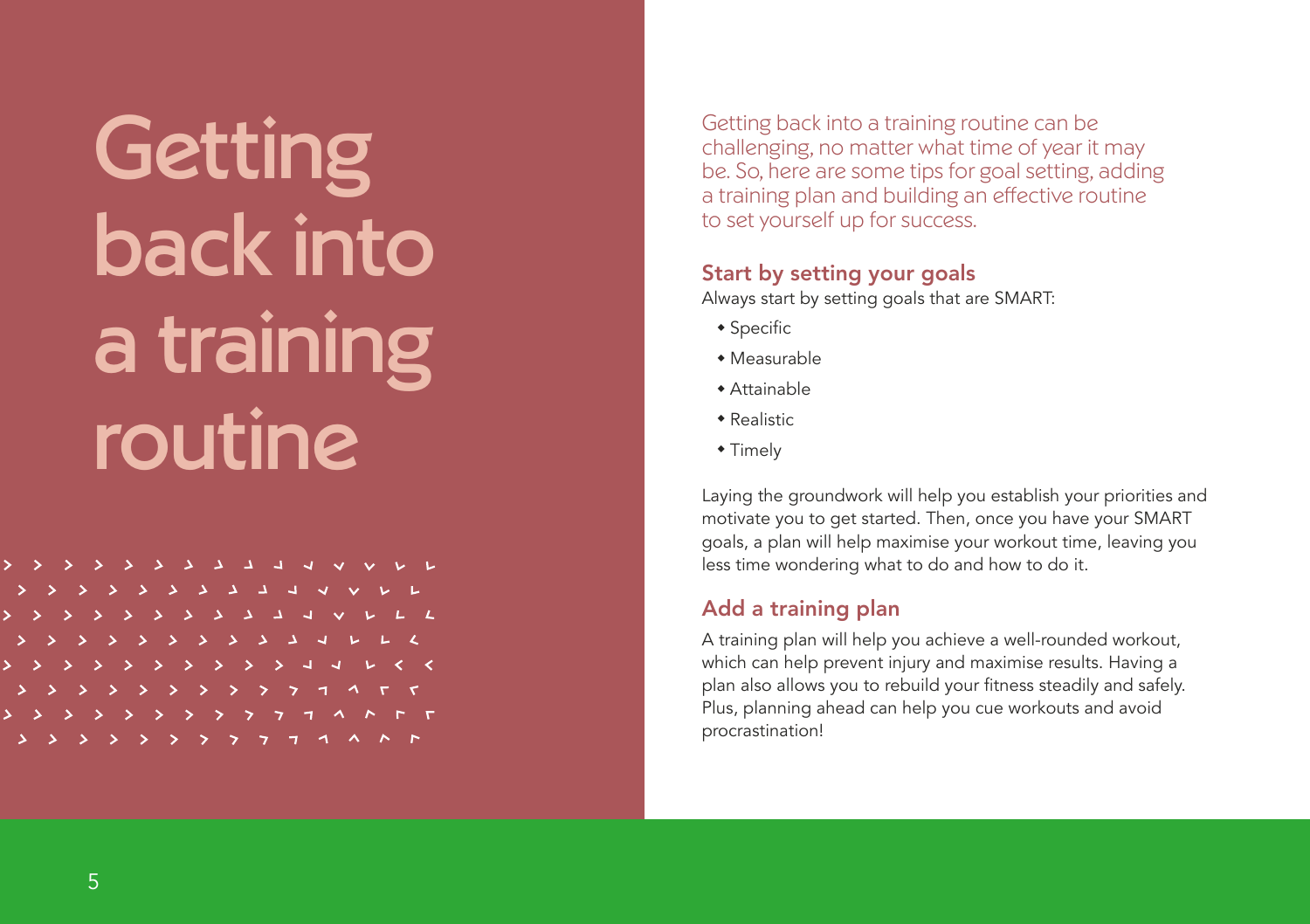#### Define your training plan

Next, identify the number of times a week you can commit to physical activity, including rest times, and build in some flexibility. Even the best-laid plans will have in-the-moment changes sometimes. Set realistic targets to reach your goals and adjust according to your progress.

#### Other things to think about

- ◆ Break down the activities you want to complete
- ◆ Avoid overloading your schedule and feeling like you're unable to accomplish all you've said you are going to do
- ◆ Get some support from our experienced Personal Trainers adding an expert to your training routine will give you guidance, motivation and accountability
- ◆ Keep it balanced even if you're aiming to build cardiovascular endurance for a long run, you should include exercises for flexibility and strength to avoid injury
- ◆ Important! Having a plan isn't about being restrictive. Putting time aside to think about your workouts can help you tick off the basics, adapt when necessary and make time to try new things.

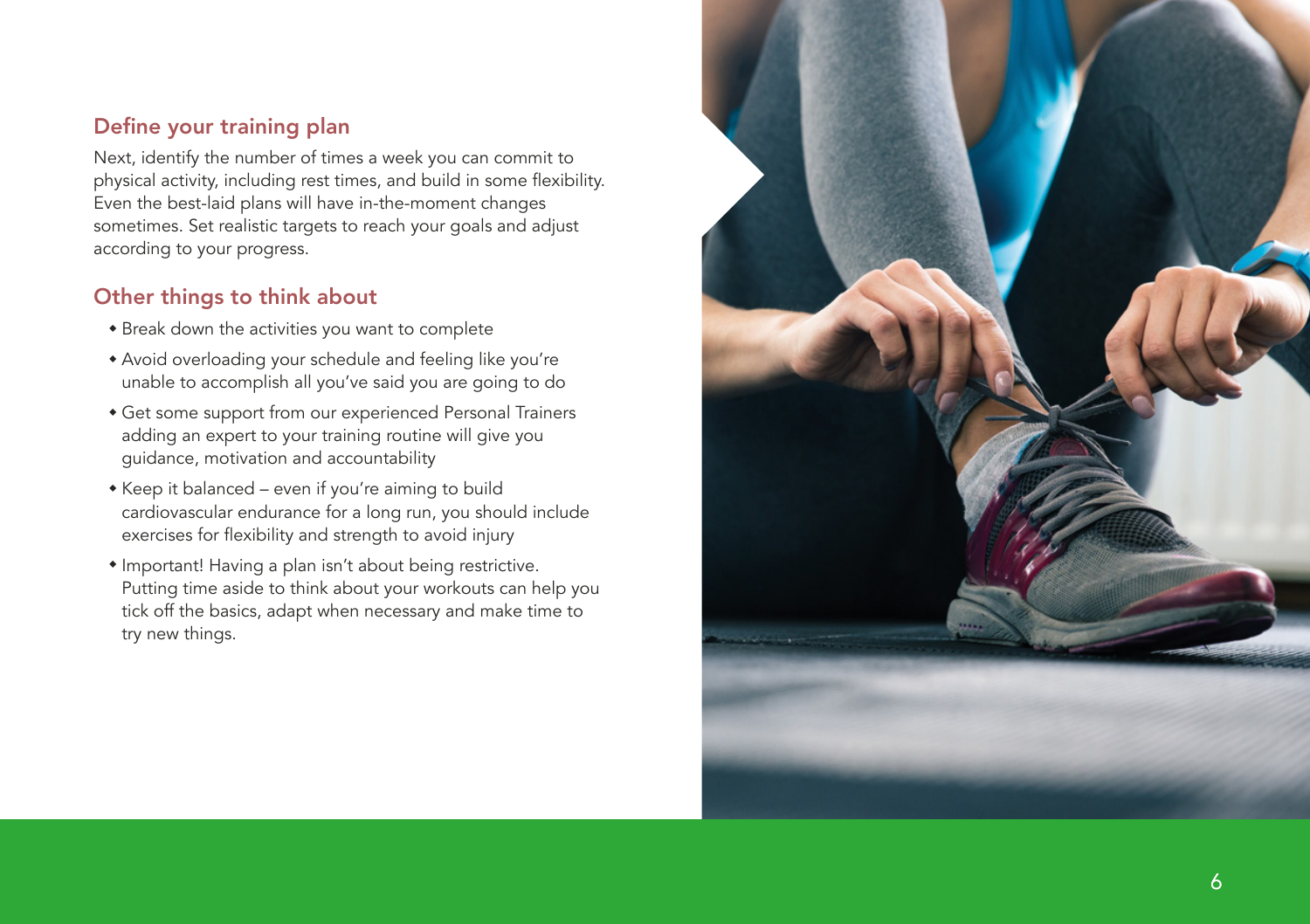### Back to school. Top tips!

We all know that the last year has been challenging for our little ones. Their usual routines have been displaced with home school and online lectures. So, here are a few tips to help get big ones and little ones back to a better school routine.

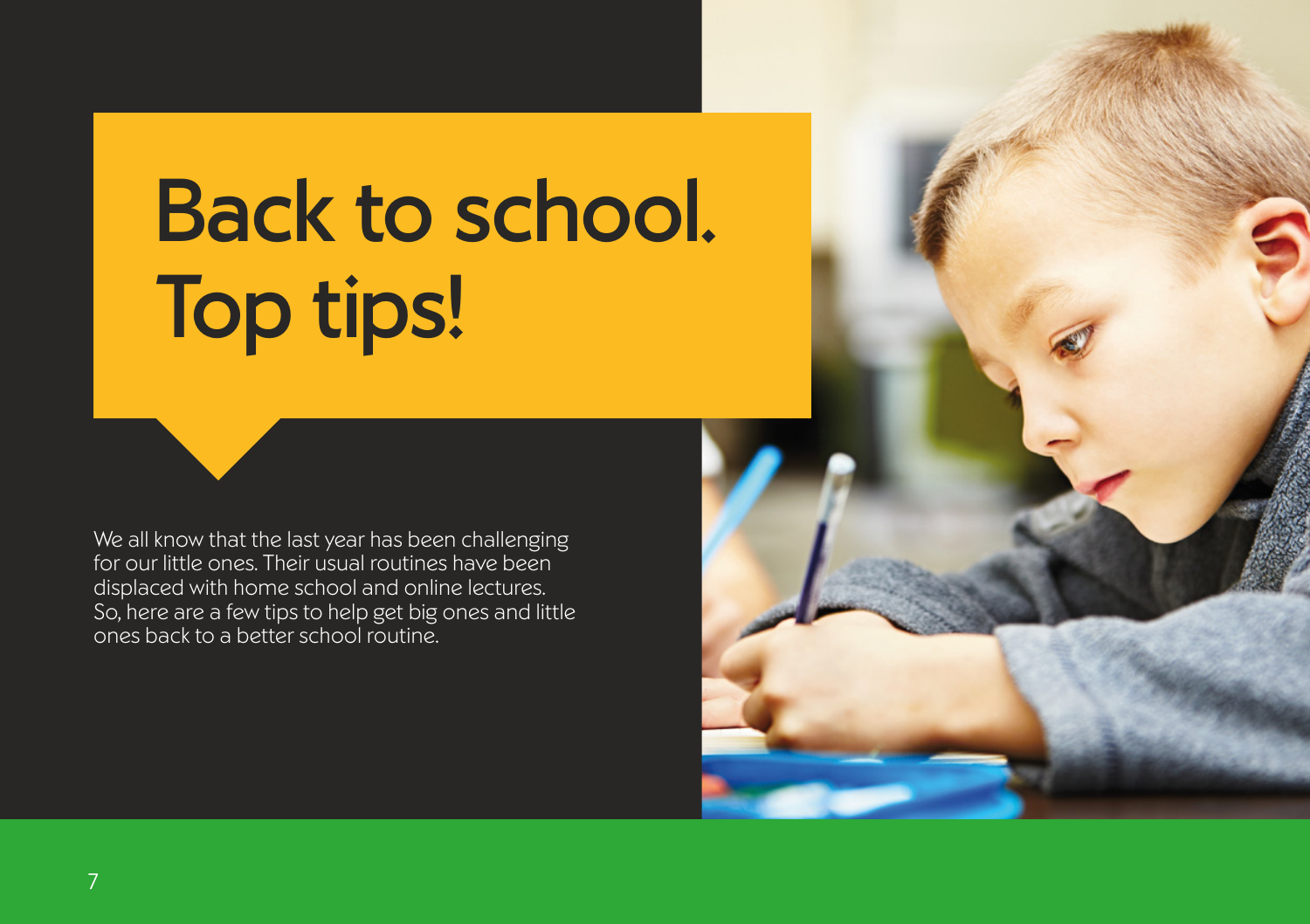#### Get back into a routine

Throughout this difficult period our routines have had to be more fluid than normal, but it's now more important than ever to get back into a routine. This means getting up at the same time every day, eating regular meals and following structured bedtimes. Encouraging your children back into the term-time schedule a week before school starts will do a lot to ease the transition.

#### Communicate!

Children can find periods of transition stressful, so talk through the process with them. Discuss what to expect and listen to their concerns – but don't rush to try and fix everything at once. Allow them to vent their worries before reassuring them they can cope. A degree of stress or distress regarding a change of routine is to be expected and not avoided. Instead, work on finding coping strategies like breathing exercises or physical activities they might enjoy (swimming or bike rides, for example).

#### Healthy eating

Plan and test healthy breakfast recipes to start your child's day off right. If cooking isn't an option, choose a low sugar cereal and add a banana, strawberries or other fresh fruit with a little honey.

#### Walk through the practicalities

If it's a new school, do a practice run of the walk there as well as the drop off routine if possible. Helping children visualise what's going to happen can make anxieties seem more manageable.

#### It's the thought that counts

Encourage your child to notice that thoughts (often in the form of an inner voice in their mind) accompany any mood they're experiencing. Situations don't make people anxious or stressed: it's the way we think about situations that creates the mood. If you can help your child to access the thoughts 'fuelling' the mood, you can then support them to problem-solve when they're feeling low.

#### Celebrate the milestone

Creating rituals can help cue children for what's ahead and form positive associations. Over time, these will become treasured moments. Why not celebrate the first term with a spooky Halloween themed bake off?

L'ELECTRICITIE (CELEC L L L L L L L L L L L L L L a cacacacacacac . . . . . . . . . . . . . . . . . . . *RECEILLIALLE*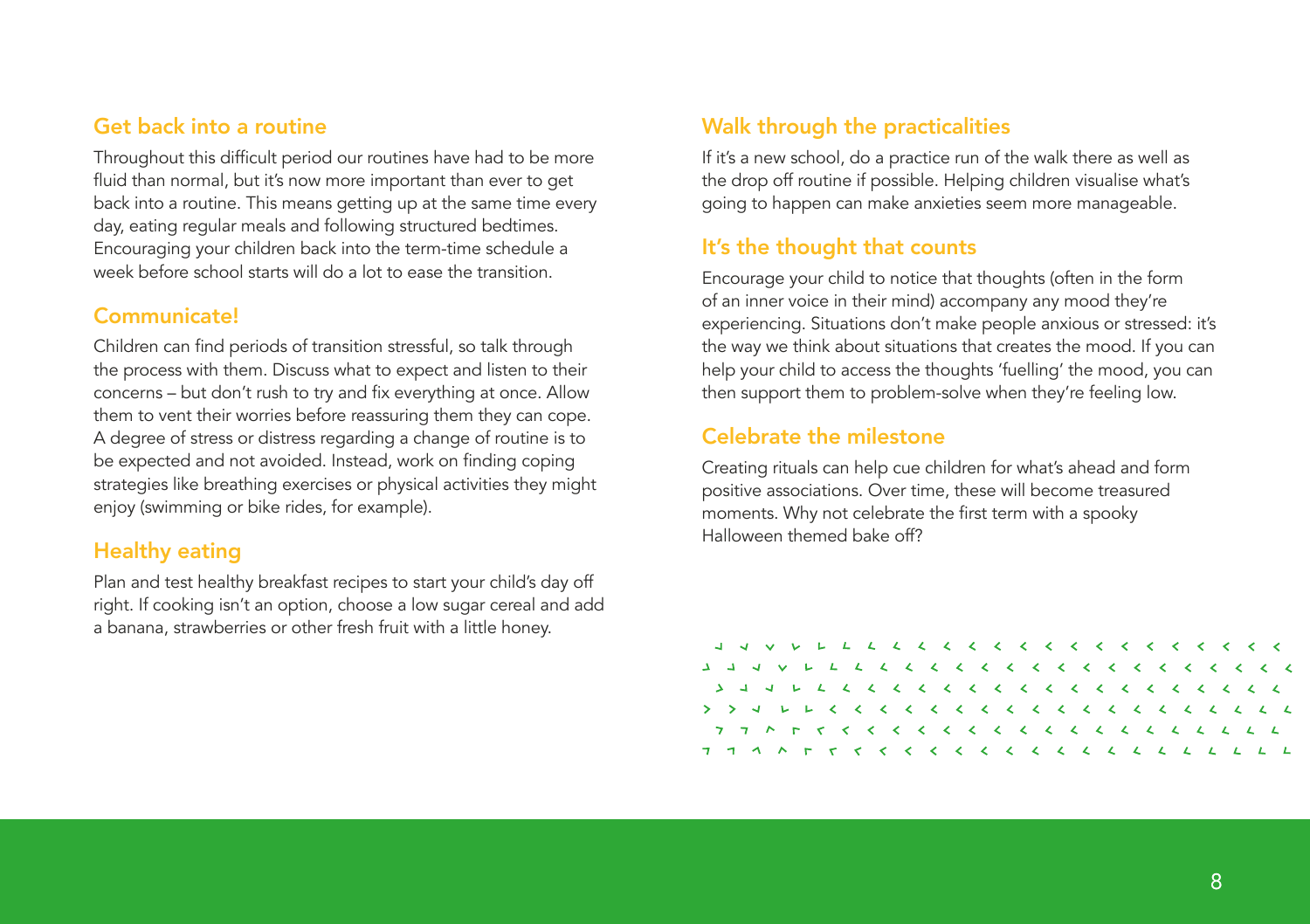# A beginner's guide to relaxing

Making an effort to relax might sound counterintuitive, but it's vital to your emotional and physical wellbeing. So, here are a few techniques to help you unwind.

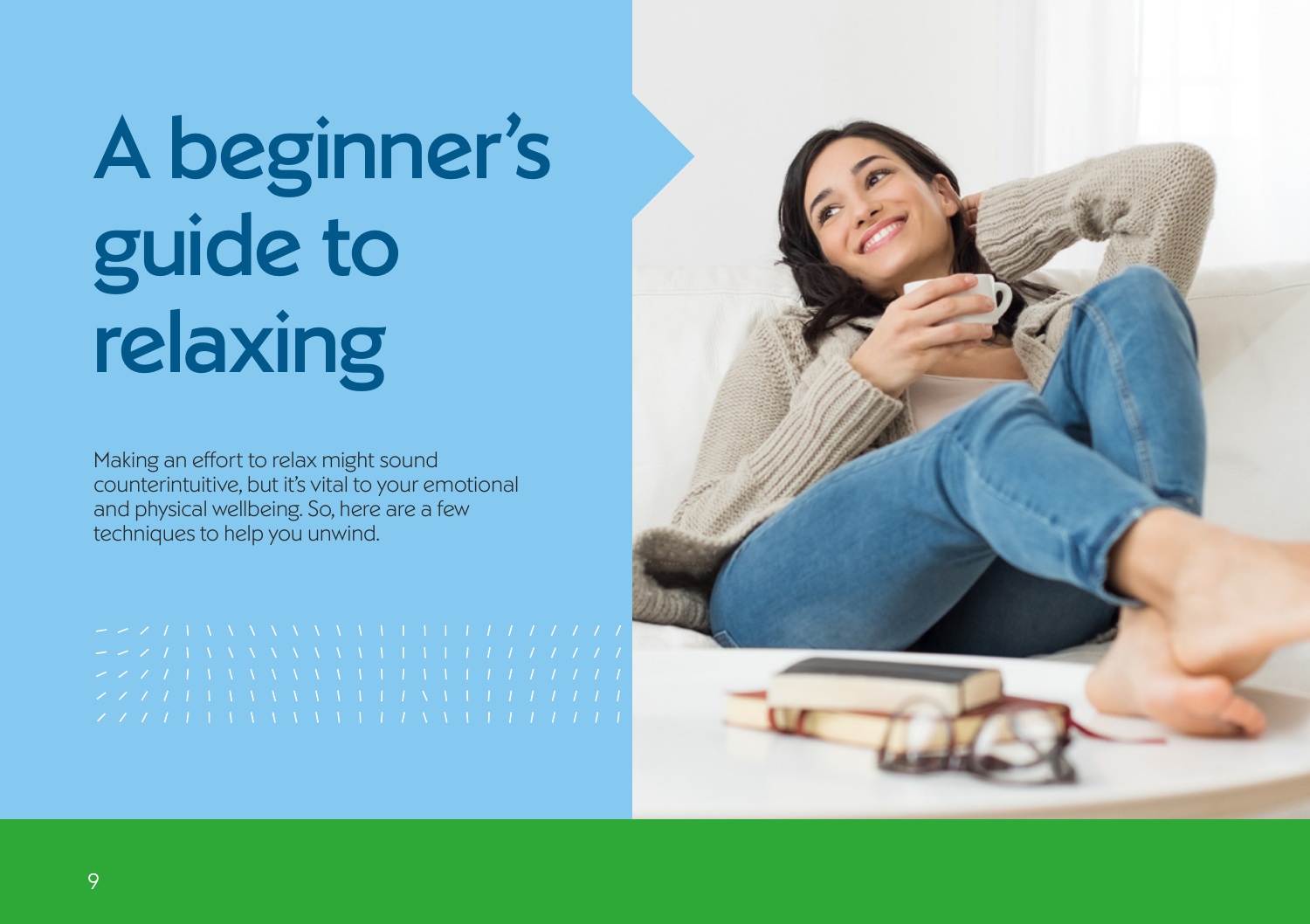#### Roll with it

Stress triggers the same physical reaction as sensing danger. Your heart rate increases, adrenaline is released, and the body tenses up. Muscles contract to prepare for action and to form a solid layer of protection for your vital organs. When your body prepares for fight or flight, you can end up hunched and tense without realising it.

To counteract this, consciously relax your shoulders and upper body. Pull your core muscles in towards your spine, sit up straight, and roll your shoulders deeply. If that's not comfortable, try pulling your shoulders tightly up to your ears for a couple of seconds and then suddenly releasing them. Gently and slowly lean your head from side to side and breathe regularly while doing so.

Releasing tension in your body will help to signal to your brain that you're not about to do battle, and you should begin to feel calmer as a result! Repeat as necessary.



#### Breathe in, breathe out

In preparation for fighting or fleeing, when you're stressed your breathing may become shallow and even irregular. This can in turn make you feel more anxious, so nip it in the bud. Stop what you're doing and take some deep, slow breaths. Breathe in for five beats, and out for five. Allow your chest to expand and your belly to rise as your lungs fill with air. At the end of the exhale, try making a 'shh' sound and squeezing the last of the air out. Repeat this four or five times, then check how you feel.

If you can, try to remove yourself from whatever stressful situation you might have found yourself in while you do this – and enhance your ability to 'zone out' even further by listening to a relaxing song.

#### Carry some calm with you

We don't always have the time to practice a full meditation or mindfulness exercise, but smell is a powerful tool for evoking memories and feelings. So, did you know that you can train your body to associate a particular scent with the feeling of being relaxed? Here's how it works.

The next time you're in the bath, reading a book, unwinding before bed, or having a massage, try using something scented. Then, when you need to re-centre and calm yourself, using a hand cream or perfumed oil with the same scent can help take you back to when you were calm.